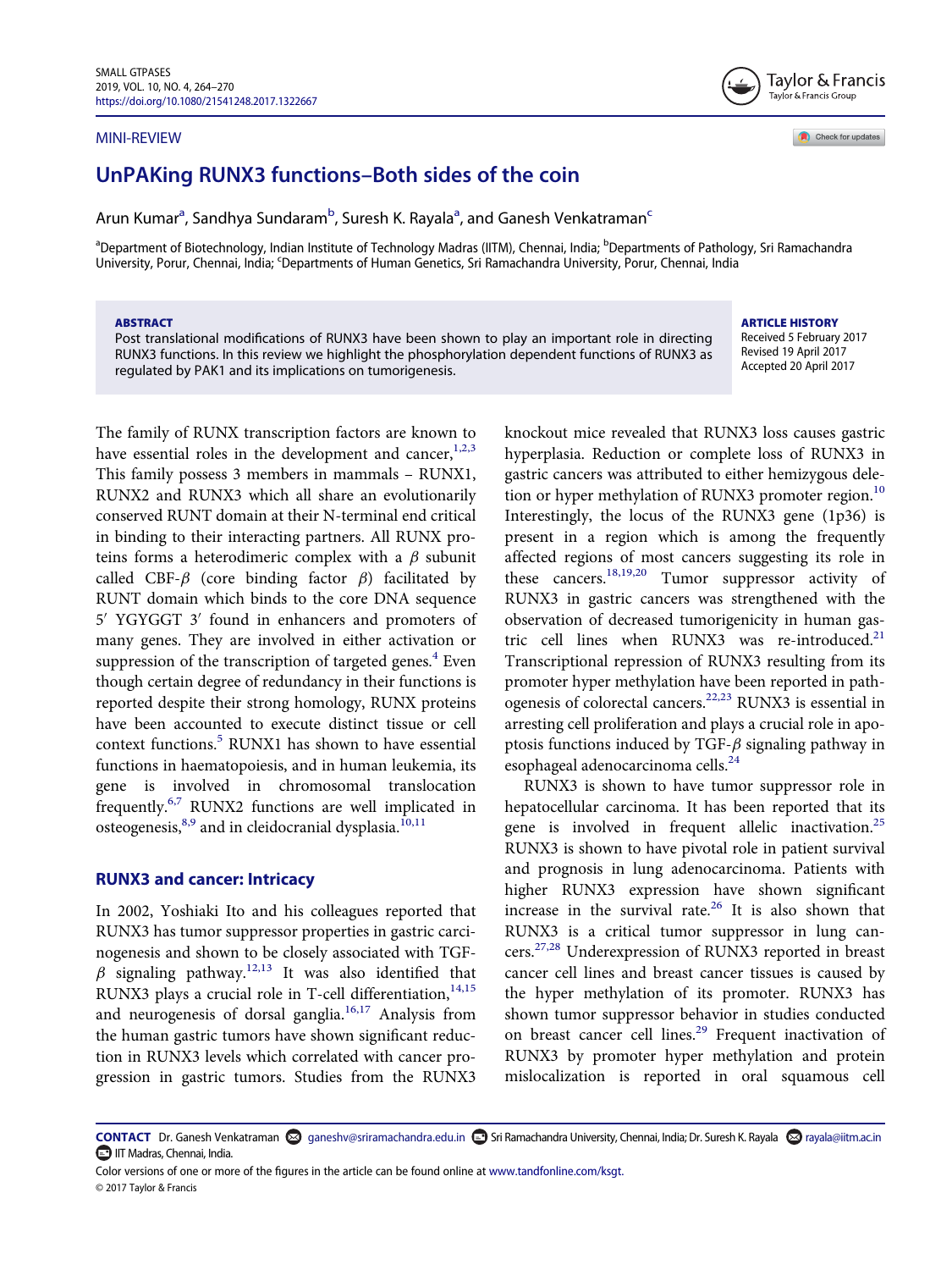carcinoma.[30](#page-5-1) RUNX3 plays an essential role in the pathogenesis of melanoma and it also serves as an important prognostic marker.<sup>[31](#page-5-2)</sup>

## Regulation of RUNX3 functions

It is well established that down regulation or inactivation of RUNX3 or its functions contribute to the cancer development in solid tumors.<sup>32</sup> The causes behind RUNX3 functional inactivation could be genetic, $12,33,34$ epigenetic,[12,35,36](#page-4-5) or cellular modifications post its synthesis.[2,29,37](#page-3-1) In many breast cancer cell lines, hemizygous deletion of RUNX3 is observed contributing to the com-plete loss of the RUNX3 protein.<sup>[38](#page-5-4)</sup> Hyper methylation is often observed in the promoter region of RUNX3 gene in many breast cancer cell lines and breast cancer tissues correlating to its expression levels.<sup>[29,38](#page-5-0)</sup> The recent findings suggest that mislocalization of RUNX3 protein from nucleus to the cytoplasm also contributes to the loss of tumor suppressor functions and in some instances, gain of functions. Mislocalization of RUNX3 is reported in gastric cancer,  $37,39$  breast cancer,  $40$  ovarian cancer,  $41$  and pancreatic cancer.<sup>42</sup> Although the mechanisms by which RUNX3 loss is not clear in genetic and epigenetic modes, it appears that the key mechanism for the cytoplasmic sequestration of RUNX3 is its post-translational modification, by phosphorylation. It has been established that phosphorylation of serine, threonine, or tyrosine residues of RUNX3 controls its cellular functions. Along with mislocalization, phosphorylation of RUNX3 also changes its stability and its interaction with other proteins. But, the mechanisms that are driving the phosphorylation dependent changes in its sub-cellular localization along with its functions still need to be explored.

## Paradoxical role of RUNX3

Initially, the tumor suppressor function of RUNX3 was well established. First it was evident from the studies in gastric cancers;[12](#page-4-5) later similar role was identified in breast cancers, <sup>[29,38](#page-5-0)</sup> pancreatic cancers, <sup>43</sup> colon cancers,  $22,23$  lung cancers,  $26,27,28$  prostate cancers<sup>44</sup> and so on. Contrasting to this opinion of RUNX3 function, there has been some reports that overexpression of RUNX3 can trigger tumorigenicity.<sup>[45](#page-5-11)</sup> First glimpse of evidence to this paradoxical role of RUNX3 as an oncogene is provided by Salto-Tellez and his colleagues. They reported overexpression of RUNX3 in nucleus from immunohistochemical analysis in basal cell carcinomas.[46](#page-5-12) Later, Nevadunsky et al in 2009 provided similar results. Their study reported overexpression of RUNX3 in epithelial ovarian cancer. But interestingly their histochemical analysis revealed that RUNX3 is upregulated in

cytoplasm. Increased viability is reported in ovarian cancer cells when RUNX3 is re-introduced, whereas reduced proliferation when RUNX3 is depleted.<sup>[47](#page-5-13)</sup> RUNX3 function as an oncogene is also reported in head and neck squamous cell carcinoma where overexpression of RUNX3 is shown to have enhanced cell proliferation, thus increasing progression of malignancy.<sup>[48](#page-5-14)</sup> Surprisingly, adding to its oncogenic potential, RUNX3 is also involved in chemo-resistance in some cancers. It has been shown that RUNX3 ectopic expression supresses adriamycin-induced apoptosis in HNSCC and imatinib-induced apoptosis in CML.<sup>[49,50](#page-5-15)</sup>

Conclusively, it is evident that RUNX3 has dualistic functions of tumor suppressor and oncogene, but it is cell context dependent. The clinical relevance and the ambiguity of its switching between contrasting functions is still an unresolved and interesting question. However, recently there has been a report that serine 209 phosphorylation on RUNX3 by p21 activated kinase 1 switches its functions from a tumor suppressor to an oncogene in pancreatic ductal adenocarcinoma[.42](#page-5-8) It has been shown that phosphorylation on RUNX3 would change its subcellular localization. But the mechanism that drives such a switch in its functions from a posttranslational modification is still to be addressed. In another recent report, it was discovered that RUNX3 function as tumor suppressor and tumor promoter in pancreatic ductal adenocarcinoma, but the switch in functions is maintained by regulating the balance between proliferation and dissemination in response to gene dosage of DPC4.<sup>[51](#page-5-16)</sup>

## Role of RUNX3 phosphorylation

Post translational modifications play a pivotal role in variety of cellular processes like signaling, proliferation, cell division, gene expression etc. and perturbances in such processes would lead to the cancer. From the time of its discovery, phosphorylation has been recognized as a global regulator of many cellular signaling pathways, and abnormal phosphorylation is implicated in cancer prognosis. Phosphorylation is involved in the control of proliferation, transcriptional regulation, oncogenic kinase signaling and TP53 activity, among other processes which are important in the occurrence of cancer. Phosphorylation on certain proteins are regarded as pharmacologically targetable and multiple approved therapies has been developed for cancer treatment.<sup>[52](#page-5-17)</sup>

Kinases are involved in the amplification of signals that lead to cell proliferation or apoptosis inhibition by activating transcription factors (e.g. NF-k-B, AP1, Myc), inhibiting pro-apoptotic molecules like Bad and Bax, or they involve in the deregulation of the cell cycle control.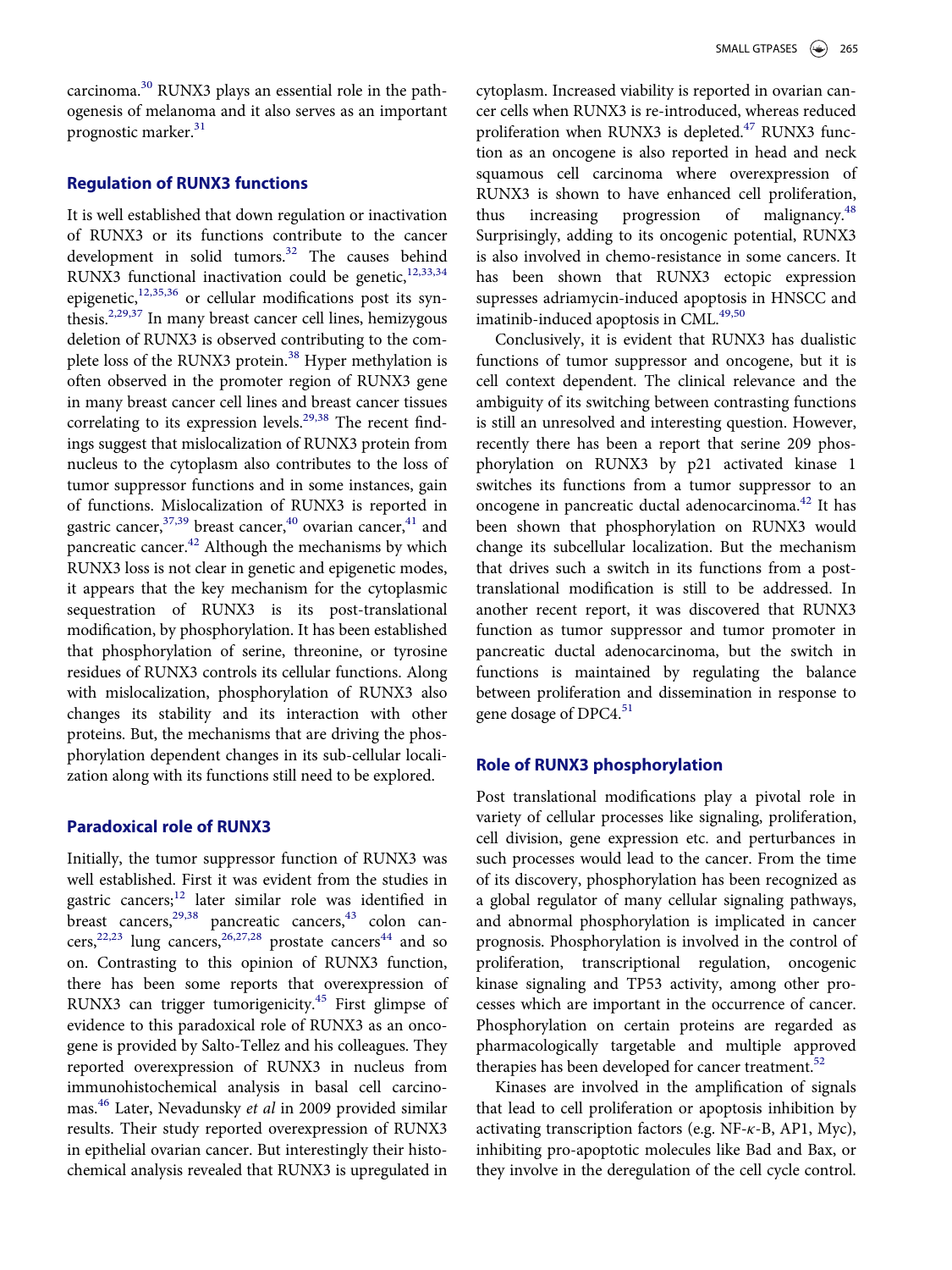Consequently, it can be well understandable that kinases are major players in oncogenesis, which uncovers them as putative targets for anti-cancer drug design.<sup>[53](#page-6-0)</sup> Pak1, which belongs to the Pak family, was identified as a protein that interacts with CDC42 and RAC1, which are members of the Rho GTPase family of proteins.<sup>[54](#page-6-1)</sup> These proteins perform specific and distinct cellular functions which are different from the functions of Ras and have been primarily involved in cytoskeletal reorganization and motility and in the reactive oxygen species (ROS) production.[55,56](#page-6-2)

The effector functions of GTPase-activated PAKs are proceeded through their kinase activity and arbitrate the signaling events downstream that bring about the physiologic effects of GTPase signaling. In addition to small GTPases, PAK activity could be influenced by other mechanisms. They include - activating (PDK1) and inac-tivating (PKA) phosphorylation of PAK.<sup>[57,58](#page-6-3)</sup> Redistribution of activated PAKs to the leading edges of motile cells stimulate the motility and invasion and thus indicates that PAKs are downstream effectors for multiple signaling pathways. Hence, the degree of activation and localization of PAKs are dictated by specific upstream signals and in turn PAKs activate other kinases and effectors by phosphorylating them at specific sites or through protein–protein interaction. This mechanism clearly shows how PAKs amplify and propagate the upstream oncogenic signals, barring the negative feedback imposed through some known Pak inhibitors.<sup>59</sup>

The first evidence for the role of Pak1 signaling in oncogenesis was observed when Ras induced transformation of Rat-1 fibroblast cells was inhibited by ectopically expressed p21- binding domain (PBD) of Pak1. $^{60}$  $^{60}$  $^{60}$ Later studies with a Pak1 inactive mutant which does not show kinase activity confirmed that Pak1 kinase activity was necessary for the Ras-induced transformation of fibroblast cells.<sup>61</sup> Further investigations revealed that Pak1 was essential for transformation induced by signaling molecules like Ras, VAV3, CDC42, RAC1 and RAC3.<sup>[62,63](#page-6-7)</sup> Thus, it confirms that Pak1 signaling as a central module in transformations induced by various small GTPases that are stimulated by mitogenic activators.

<span id="page-2-0"></span>Increased expression and activity of Pak1 was reported in breast tumors and higher levels of Pak1 protein expression was identified in higher grade tumors samples. Pak1 expression is largely upregulated in human breast tumors matched with breast cancer invasiveness and tumor cyclin D1 expression, which is known to regulated by Pak1.<sup>[64](#page-6-8)</sup> Along with overexpression of Pak1, increased Pak1 kinase activity was also reported in human cancer cells by the increased activity of small GTPases such as RAC3, which occurs in breast tumors.<sup>[62](#page-6-7)</sup> Pak-interacting exchange factor ( $\beta$ -PIX), a

known activator of CDC42/RAC and Pak kinase activity, was also overexpressed in human breast cancer.<sup>[65](#page-6-9)</sup> Hence, to stimulate Pak1-mediated signaling pathways, breast cancer cells utilize different mechanisms which might result in increased metastatic potential.<sup>[59](#page-6-4)</sup>

Various studies pertaining to the role of post-translational modifications in RUNX3 functions indicate that divergent signals related to oncogenic pathways may cause perturbations in RUNX3 functions mainly by cytoplasmic mislocalization of RUNX3 upon phosphorylation. [Table 1](#page-2-0) summarizes the various kinases involved in RUNX3 phosphorylation and their functional implications in RUNX3 activities. Until some point, it was believed that phosphorylation of RUNX3 is involved only in RUNX3 functional inactivation, but later reports revealed its potential in the oncogenesis. Recently, we found that oncogenic kinase PAK1 phosphorylates RUNX3 at threonine 209 and have shown to cause switch in its dualistic functions. It was identified that T209 is highly conserved among divergent organisms and might be having a significant role in the functional regulation of RUNX3. We have identified that phosphorylation by PAK1 causes RUNX3 to change subcellular localization to cytoplasm. T209 phosphorylated RUNX3 not only failed to induce p21 activation which is critical for its tumor suppressor activity, it has promoted tumorigenesis in pancreatic cancer cell lines and mouse xenograft studies (See [Fig. 1](#page-3-2) for a model depicting the PAK1 regulated RUNX3 induced transformation). Abundant presence of T209 phosphorylated RUNX3 in various cancer tissues compared with their normal counter parts which is evident from the immunohistochemical studies also suggests that it might be involved in a signaling pathway promoting oncogenesis. Although the mechanism is unclear, it is sure that the non-transcriptional activity of RUNX3 is involved in this paradoxical

Table 1. Summary of Kinases involved in RUNX3 phosphorylation and functional significance upon modifications in RUNX3 activities.

| Kinase                              | Phosphorylating<br>residue in RUNX3 | <b>Functional</b><br>significance                                   | Reference |
|-------------------------------------|-------------------------------------|---------------------------------------------------------------------|-----------|
| <b>Src Kinase</b>                   | Multiple Tyrosine<br>Residues       | Cytoplasmic<br>Mislocalization of<br>RUNX3                          | 39        |
| Pim 1 Kinase                        | Ser/Thr Residues in<br>RUNT domain  | Stabilizes RUNX3<br>Alters Sub-cellular<br>localization of<br>RUNX3 | 41        |
| p21 Activated<br>Kinase 1<br>(PAK1) | Threonine 209                       | Cytoplasmic<br>Mislocalization<br>Oncogenic activity of<br>RUNX3    | 42        |
| Aurora Kinase                       | Threonine 14<br>Threonine 173       | Critical for DNA<br>binding functions<br>of RUNX3                   | 67        |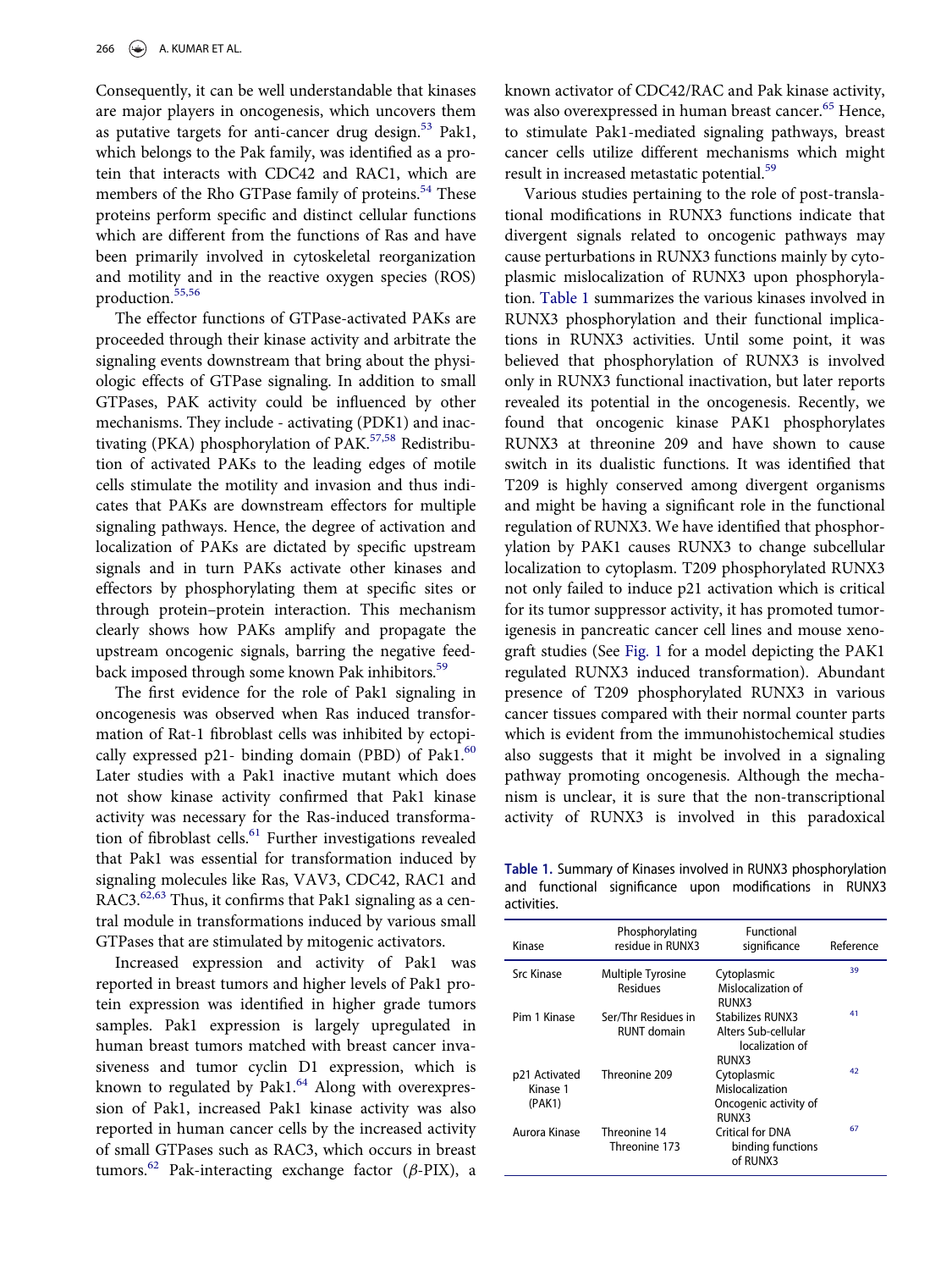<span id="page-3-2"></span>

Figure 1. A model depicting the possible mode of PAK1 regulated RUNX3 induced transformation. An illustration representing the convergence of multiple signaling pathways involved in the normal activation and hyper activation of PAK1 in normal cells and cancer cells. RAC1 and CDC42 are required for the activation of PAK1 in normal cells. PAK1 also gets activated by PKA, PI3K, PDK1 and AKT signaling pathways. Hyper activation of PAK1 in cancer cells leads to phosphorylation of RUNX3 which in turn switches off the transcriptional role of RUNX3 required for the p21 induction. Phosphorylated RUNX3 is involved in the neoplastic transformation non-transcriptionally by unknown mechanisms.

activity. Previously, it was reported that phosphorylation of serine, threonine or tyrosine residues on RUNX3 by different kinases will cause a change in its stability and activities.<sup>[66](#page-6-11)</sup> Pim-1 kinase phosphorylates 4 serine residues in Runt-domain of RUNX3 and increases half-life of RUNX3 protein. Besides this phosphorylation by Pim-1 kinase significantly increased the cytoplasmic localization of RUNX3 and it has been proposed that RUNX3 behaves as an oncogene when it is mislocalized to the cytoplasm.<sup>[41](#page-5-7)</sup> In another study, it was found that overexpression of Src kinase leads to tyrosine phosphorylation of RUNX3 and its mislocalization to cytoplasm in gastric and breast cancers.[39](#page-5-18)

Analysis from breast cancer cell lines and breast cancer tissues revealed that Pin 1 recognizes phosphorylated motif in RUNX3 and causes its proteasome-dependent degradation.<sup>[40](#page-5-6)</sup> However, earlier report showed that phosphorylation of threonine 173 present in Runt domain of RUNX3 by Aurora kinases is essential for mitotic progression and cell cycle arrest and thereby, for its tumor suppressor function. $67,68$  Even though, it is quite evident that phosphorylation of Runx3 is associated with its dualistic functions, the precise mechanisms which confer these roles still need to be explored.

<span id="page-3-1"></span><span id="page-3-0"></span>In conclusion, based on the recent evidences about RUNX3phosphorylation dependent paradoxical functions, it is imperative that this post-translational modification of RUNX3 probably gives a pharmacological opportunity to intervene and mitigate its functions and thereby, RUNX3 could be a new player in arena of targeted therapy of cancers.

## Disclosure of potential conflicts of interest

No potential conflicts of interest were disclosed.

## Acknowledgments

We apologize to all other colleagues working on Runx3 for not being able to cite their few important papers due to space limitation.

#### Funding

Funding from DAE-BRNS (Grant # 35/14/41/2014-BRNS-RTAC) and DBT (BT/PR14340/NNT/28/860/2015) and IIT Madras to SKR is profusely acknowledged.

## **References**

- [1] Blyth K, Cameron ER, Neil JC. The RUNX genes: gain or loss of function in cancer. Nat Rev Cancer 2005; 5:376- 87; PMID:[15864279; https://doi.org/10.1038/nrc1607](https://doi.org/10.1038/nrc1607)
- [2] Ito K, Lim AC, Salto-Tellez M, Motoda L, Osato M, Chuang LS, Lee CW, Voon DC, Koo JK, Wang H, et al. RUNX3 Attenuates  $\beta$ -Catenin/T cell factors in intestinal tumorigenesis. Cancer Cell 2008; 14:226-37; PMID[:18772112; https://](https://doi.org/18772112) [doi.org/10.1016/j.ccr.2008.08.004](https://doi.org/10.1016/j.ccr.2008.08.004)
- [3] Ito Y, Bae SC, Chuang LS. The RUNX family: developmental regulators in cancer. Nat Rev Cancer 2015; 15:81- 95; PMID:[25592647; https://doi.org/10.1038/nrc3877](https://doi.org/10.1038/nrc3877)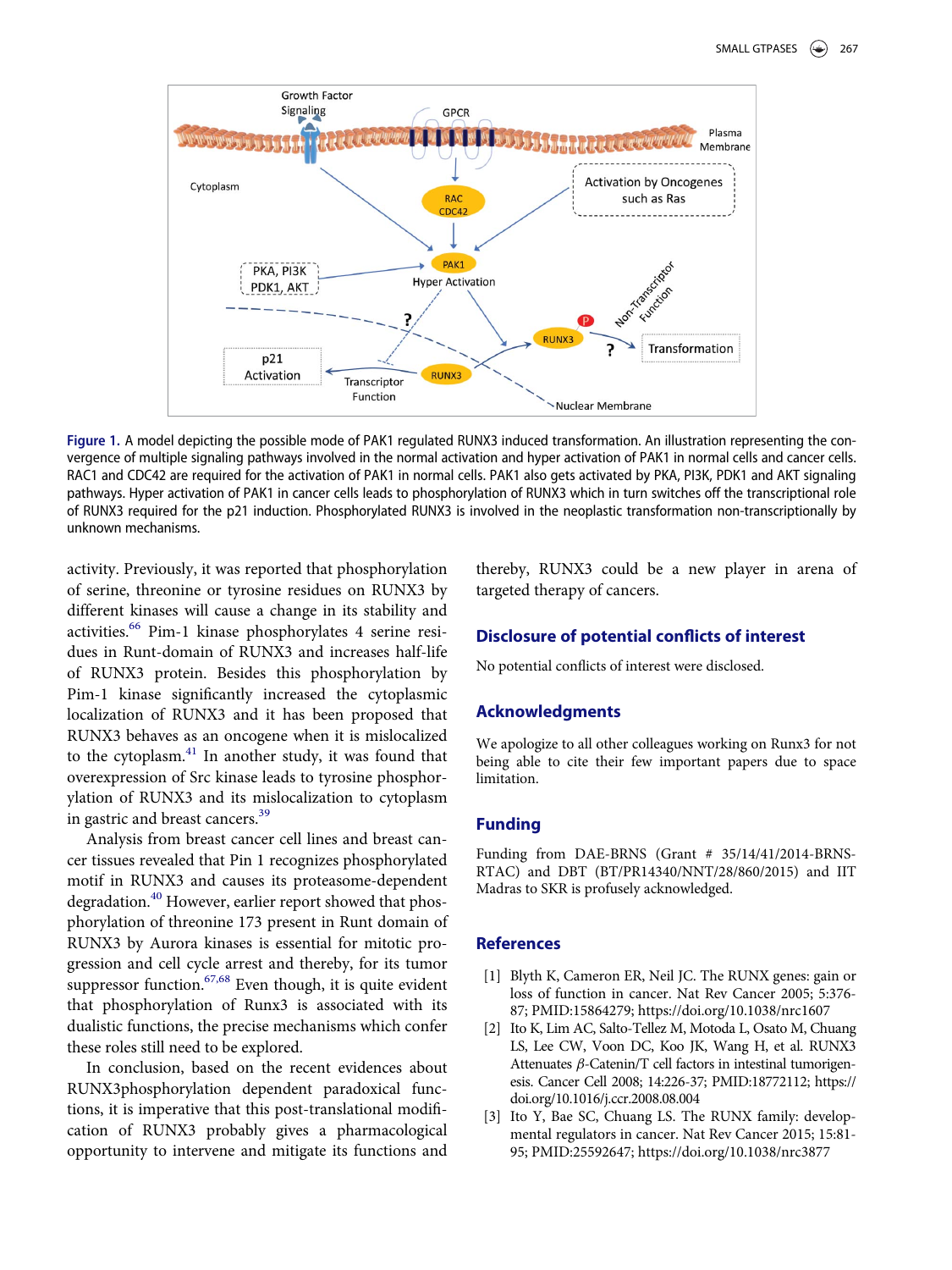- <span id="page-4-7"></span><span id="page-4-0"></span>[4] Brady G, Farrell PJ. RUNX3-mediated repression of RUNX1 in B cells.J Cell Physiol 2009; 221(2):283-7; PMID:[19603429; https://doi.org/10.1002/jcp.21880](https://doi.org/10.1002/jcp.21880)
- <span id="page-4-1"></span>[5] Levanon D, Eisenstein M, Groner Y. Site directed mutagenesis supports a three-dimensional model of the runt domain. J Mol Biol 1998; 277(3):509-12; PMID[:9533875;](https://doi.org/9533875) <https://doi.org/10.1006/jmbi.1998.1633>
- <span id="page-4-8"></span><span id="page-4-2"></span>[6] Wang Q, Stacy T, Binder M, Marin-Padilla M, Sharpe AH, Speck NA. Disruption of the Cbfa2 gene causes necrosis and haemorrhaging in the central nervous system and blocks definitive haematopoiesis. Proc Natl Acad Sci U.S.A 1996; 93:3444-9; PMID[:8622955; https://](https://doi.org/8622955) [doi.org/10.1073/pnas.93.8.3444](https://doi.org/10.1073/pnas.93.8.3444)
- [7] Speck NA, Gilliland DG. Core-binding factors in haematopoiesis and leukaemia. Nat Rev Cancer 2002; 2:502-13; PMID:[12094236; https://doi.org/10.1038/nrc840](https://doi.org/10.1038/nrc840)
- <span id="page-4-3"></span>[8] Komori T, Yagi H, Nomura S, Yamaguchi A, Sasaki K, Deguchi K, Shimizu Y, Bronson RT, Gao YH, Inada M, et al. Targeted disruption of Cbfa1 results in a complete lack of bone formation owing to maturational arrest of osteoblasts. Cell 1997; 89:755-64; PMID:[9182763; https://](https://doi.org/9182763) [doi.org/10.1016/S0092-8674\(00\)80258-5](https://doi.org/10.1016/S0092-8674(00)80258-5)
- <span id="page-4-9"></span>[9] Otto F, Thornell AP, Crompton T, Denzel A, Gilmour KC, Rosewell IR, Stamp GW, Beddington RS, Mundlos S, Olsen BR, et al. Cbfa1, a Candidate Gene for Cleidocranial dysplasia syndrome, is essential for Osteoblast differentiation and bone development. Cell 1997; 89:765-71; PMID[:9182764; https://doi.org/10.1016/S0092-8674\(00\)](https://doi.org/10.1016/S0092-8674(00)80259-7) [80259-7](https://doi.org/10.1016/S0092-8674(00)80259-7)
- <span id="page-4-10"></span><span id="page-4-4"></span>[10] Lee B, Thirunavukkarasu K, Zhou L, Pastore L, Baldini A, Hecht J, Geoffroy V, Ducy P, Karsenty G. Missense mutations abolishing DNA binding of the osteoblast-specific transcription factor OSF2/CBFA1 in cleidocranial dysplasia Nat Genet 1997; 16:307-10; PMID[:9207800;](https://doi.org/9207800) <https://doi.org/10.1038/ng0797-307>
- <span id="page-4-11"></span>[11] Mundlos S., Otto F., Mundlos C., Mulliken J.B., Aylsworth AS, Albright S, Lindhut D, Cole WG, Henn W, Knoll JH. Mutations involving the Transcription Factor CBFA1 cause Cleidocranial Dysplasia Cell 1997; 89:773-9; PMID:[9182765; https://doi.org/10.1016/S0092-](https://doi.org/10.1016/S0092-8674(00)80260-3) [8674\(00\)80260-3](https://doi.org/10.1016/S0092-8674(00)80260-3)
- <span id="page-4-12"></span><span id="page-4-5"></span>[12] Li QL, Ito K, Sakakura C, Fukamachi H, Inoue K, Chi XZ, Lee KY, Nomura S, Lee CW, Han SB, et al. Causal Relationship between the loss of RUNX3 expression and Gastric Cancer. Cell 2002; 109:113-24; PMID:[11955451;](https://doi.org/11955451) [https://doi.org/10.1016/S0092-8674\(02\)00690-6](https://doi.org/10.1016/S0092-8674(02)00690-6)
- <span id="page-4-13"></span>[13] Park SR, Lee EK, Kim BC, Kim PH. p300 cooperates with Smad3/4 and Runx3 in TGFbeta1-induced IgA isotype expression. Eur J Immunol 2003; 33(12):3386-92; PMID:[14635047; https://doi.org/10.1002/eji.200324061](https://doi.org/10.1002/eji.200324061)
- <span id="page-4-14"></span><span id="page-4-6"></span>[14] Taniuchi I, Osato M, Egawa T, Sunshine MJ, Bae SC, Komori T, Ito Y, Littman DR. Differential requirements for Runx proteins in CD4 repression and epigenetic silencing during T lymphocyte development. Cell 2002; 111:621-33; PMID:[12464175; https://doi.org/10.1016/](https://doi.org/10.1016/S0092-8674(02)01111-X) [S0092-8674\(02\)01111-X](https://doi.org/10.1016/S0092-8674(02)01111-X)
- [15] Woolf E, Xiao C, Fainaru O, Lotem J, Rosen D, Negreanu V, Bernstein Y, Goldenberg D, Brenner O, Berke G, et al. Runx3 and Runx1 are required for CD8 T cell development during thymopoiesis. Proc Natl Acad Sci USA 2003; 100:7731-6; PMID[:12796513; https://doi.org/](https://doi.org/12796513) [10.1073/pnas.1232420100](https://doi.org/10.1073/pnas.1232420100)
- [16] Inoue K, Ozaki S, Shiga T, Ito K, Masuda T, Okado N, Iseda T, Kawaguchi S, Ogawa M, Bae SC, et al. Runx3 controls the axonal projection of proprioceptive dorsal root ganglion neurons. Nat Neurosci 2002; 5:946-54; PMID:[12352981](https://doi.org/12352981)
- [17] Levanon D, Bettoun D, Harris-Cerruti C, Woolf E, Negreanu V, Eilam R, Bernstein Y, Goldenberg D, Xiao C, Fliegauf M, et al. The Runx3 transcription factor regulates development and survival of TrkC dorsal root ganglia neurons. EMBO J 2002; 21:3454-63; PMID:[12093746](https://doi.org/12093746)
- [18] Levanon D, Negreanu V, Bernstein Y, Bar-Am I, Avivi L, Groner Y. AML1, AML2, and AML3, the human members of the runt domain Gene-Family: cDNA structure, expression, and chromosomal localization. Genomics 1994; 23:425-32; PMID:[7835892](https://doi.org/7835892)
- [19] Bae SC, Takahashi E, Zhang YW, Ogawa E, Shigesada K, Namba Y, Satake M, Ito Y. Cloning, mapping and expression of  $PEBP2\alpha C$ , a third gene encoding the mammalian Runt domain. Gene 1995; 159:245-8; PMID[:7622058](https://doi.org/7622058)
- [20] Weith A, Brodeur GM, Bruns GA, Matise TC, Mischke D, Nizetic D, Seldin MF, van Roy N, Vance J. Report of the second international workshop on human chromosome 1 mapping 1995. Cytogenet. Cell Genet 1996; 72:114-44
- [21] Bae SC, Choi JK. Tumor suppressor activity of RUNX3. Oncogene 2004; 23(24):4336-40
- [22] Goel A, Arnold CN, Tassone P, Chang DK, Niedzwiecki D, Dowell JM, Wasserman L, Compton C, Mayer RJ, Bertagnolli MM, et al. Epigenetic inactivation of RUNX3 in microsatellite unstable sporadic colon cancers. Int J Cancer 2004; 112:754-9; PMID[:15386381](https://doi.org/15386381)
- [23] Ku JL, Kang SB, Shin YK, Kang HC, Hong SH, Kim IJ, Shin JH, Han IO, Park JG. Promoter hyper methylation downregulates RUNX3 gene expression in colorectal cancer cell lines. Oncogene 2004; 23(40):6736- 42; PMID:[15273736](https://doi.org/15273736)
- [24] Torquati A, O'rear L, Longobardi L, Spagnoli A, Richards WO, Daniel Beauchamp R. RUNX3 inhibits cell proliferation and induces apoptosis by reinstating transforming growth factor beta responsiveness in esophageal adenocarcinoma cells. Surgery 2004; 136 (2):310-6; PMID[:15300196](https://doi.org/15300196)
- [25] Mori T, Nomoto S, Koshikawa K, Fujii T, Sakai M, Nishikawa Y, Inoue S, Takeda S, Kaneko T, Nakao A. Decreased expression and frequent allelic inactivation of the RUNX3 gene at 1p36 in human hepatocellular carcinoma. Liver Int 2005; 25(2):380-8; PMID[:15780064](https://doi.org/15780064)
- [26] Araki K, Osaki M, Nagahama Y, Hiramatsu T, Nakamura H, Ohgi S, Ito H. Expression of RUNX3 protein in human lung adenocarcinoma: implications for tumor progression and prognosis. Cancer Sci 2005; 96(4):227- 31; PMID[:15819721](https://doi.org/15819721)
- [27] Lee KS, Lee YS, Lee JM, Ito K, Cinghu S, Kim JH, Jang JW, Li YH, Goh YM, Chi XZ, et al. Runx3 is required for the differentiation of lung epithelial cells and suppression of lung cancer. Oncogene 2010; 29(23):3349-61; PMID:[20228843](https://doi.org/20228843)
- [28] Lee YS, Lee JW, Jang JW, Chi XZ, Kim JH, Li YH, Kim MK, Kim DM, Choi BS, Kim EG, et al. Runx3 inactivation is a crucial early event in the development of lung adenocarcinoma Cancer Cell 2013; 24(5):603-16; PMID:[24229708](https://doi.org/24229708)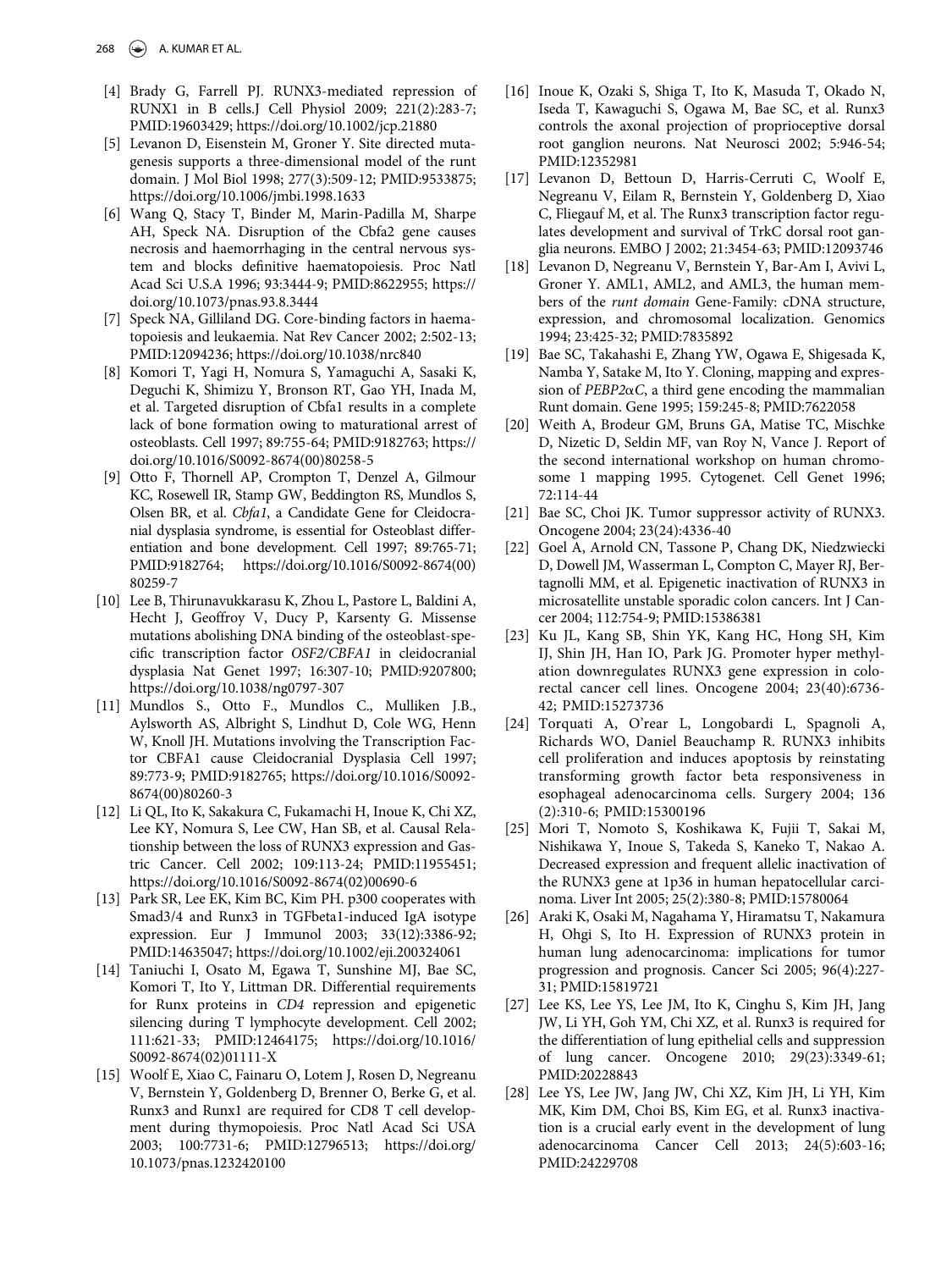- <span id="page-5-7"></span><span id="page-5-0"></span>[29] Lau QC, Raja E, Salto-Tellez M, Liu Q, Ito K, Inoue M, Putti TC, Loh M, Ko TK, Huang C, et al. RUNX3 is frequently inactivated by dual mechanisms of protein mislocalization and promoter hypermethylation in breast cancer. Cancer Res 2006; 66(13):6512-20; PMID[:16818622](https://doi.org/16818622)
- <span id="page-5-8"></span><span id="page-5-1"></span>[30] Gao F, Huang C, Lin M, Wang Z, Shen J, Zhang H, Jiang L, Chen Q. Frequent inactivation of RUNX3 by promoter hypermethylation and protein mislocalization in oral squamous cell carcinomas. J Cancer Res ClinOncol 2009; 135(5):739-47
- <span id="page-5-9"></span><span id="page-5-2"></span>[31] Zhang Z, Chen G, Cheng Y, Martinka M, Li G. Prognostic significance of RUNX3 expression in human melanoma. Cancer 2011; 117(12):2719-27; PMID:[21656750;](https://doi.org/21656750) <https://doi.org/10.1002/cncr.25838>
- <span id="page-5-3"></span>[32] Chuang LS, Ito Y. RUNX3 is multifunctional in carcinogenesis of multiple solid tumors. Oncogene 2010; 29:2605-15; PMID:[20348954; https://doi.org/10.1038/](https://doi.org/10.1038/onc.2010.88) [onc.2010.88](https://doi.org/10.1038/onc.2010.88)
- <span id="page-5-10"></span>[33] Ezaki T, Yanagisawa A, Ohta K, Aiso S, Watanabe M, Hibi T, Kato Y, Nakajima T, Ariyama T, Inazawa J, et al. Deletion mapping on chromosome 1p in well-differentiated gastric cancer. Br J Cancer 1996; 73:424-8; PMID:[8595154; https://doi.org/10.1038/bjc.1996.76](https://doi.org/10.1038/bjc.1996.76)
- <span id="page-5-11"></span>[34] Kim WJ, Kim EJ, Jeong P, Quan C, Kim J, Li QL, Yang JO, Ito Y, Bae SC. RUNX3 inactivation by point mutations and aberrant DNA methylation in bladder tumors. Cancer Res 2005; 65:9347-54; PMID[:16230397; https://](https://doi.org/16230397) [doi.org/10.1158/0008-5472.CAN-05-1647](https://doi.org/10.1158/0008-5472.CAN-05-1647)
- <span id="page-5-13"></span><span id="page-5-12"></span>[35] Weisenberger DJ, Siegmund KD, Campan M, Young J, Long TI, Faasse MA, Kang GH, Widschwendter M, Weener D, Buchanan D, et al. CpG island methylator phenotype underlies sporadic microsatellite instability and is tightly associated with BRAF mutation in colorectal cancer. Nature Genet 2006; 38:787-93; PMID:[16804544;](https://doi.org/16804544) <https://doi.org/10.1038/ng1834>
- <span id="page-5-14"></span>[36] Lee KS, Lee YS, Lee JM, Ito K, Cinghu S, Kim JH, Jang JW, Li YH, Goh YM, Chi XZ, et al. Runx3 is required for the differentiation of lung epithelial cells and suppression of lung cancer. Oncogene 2010; 29:3349-61; PMID:[20228843; https://doi.org/10.1038/onc.2010.79](https://doi.org/10.1038/onc.2010.79)
- <span id="page-5-15"></span><span id="page-5-5"></span>[37] Ito K, Liu Q, Salto-Tellez M, Yano T, Tada K, Ida H, Huang C, Shah N, Inoue M, Rajnakova A, et al. RUNX3, a novel tumor suppressor, is frequently inactivated in gastric cancer by protein mislocalization. Cancer Res 2005; 65:7743-50; PMID[:16140942; https://doi.org/](https://doi.org/16140942) [10.1158/0008-5472.CAN-05-0072](https://doi.org/10.1158/0008-5472.CAN-05-0072)
- <span id="page-5-4"></span>[38] Hwang KT, Han W, Bae JY, Hwang SE, Shin HJ, Lee JE, Kim SW, Min HJ, Noh DY. Downregulation of the RUNX3 gene by promoter hypermethylation and hemizygous deletion in breast cancer. J Korean Med Sci 2007; 22:S24-31; PMID:[17923751; https://doi.org/10.3346/](https://doi.org/10.3346/jkms.2007.22.S.S24) [jkms.2007.22.S.S24](https://doi.org/10.3346/jkms.2007.22.S.S24)
- <span id="page-5-18"></span><span id="page-5-16"></span>[39] Goh YM, Cinghu S, Hong ET, Lee YS, Kim JH, Jang JW, Li YH, Chi XZ, Lee KS, Wee H, et al. Src kinase phosphorylates RUNX3 at tyrosine residues and localizes the protein in the cytoplasm. J Biol Chem 2010 285(13):10122-9; PMID:[20100835; https://doi.org/](https://doi.org/20100835) [10.1074/jbc.M109.071381](https://doi.org/10.1074/jbc.M109.071381)
- <span id="page-5-17"></span><span id="page-5-6"></span>[40] Nicole Tsang YH, Wu XW, Lim JS, Wee Ong C, Salto-Tellez M, Ito K, Ito Y, Chen LF. Prolylisomerase Pin1 downregulates tumor suppressor RUNX3 in breast

cancer. Oncogene 2013 32(12):1488-96; PMID:[22580604;](https://doi.org/22580604) <https://doi.org/10.1038/onc.2012.178>

- [41] Kim HR, Oh BC, Choi JK, Bae SC. Pim-1 kinase phosphorylates and stabilizes RUNX3 and alters its subcellular localization. J Cell Biochem 2008; 105(4):1048-58; PMID:[18767071; https://doi.org/10.1002/jcb.21906](https://doi.org/10.1002/jcb.21906)
- [42] Kumar A, Singhal M, Chopra C, Srinivasan S, Surabhi RP, Kanumuri R, Tentu S, Jagadeeshan S., Sundaram S, Ramanathan K, et al. Threonine 209 phosphorylation on RUNX3 by Pak1 is a molecular switch for its dualistic functions. Oncogene 2016; 35(37):4857-65; PMID[:26898755;](https://doi.org/26898755) <https://doi.org/10.1038/onc.2016.18>
- [43] Wada M, Yazumi S, Takaishi S, Hasegawa K, Sawada M, Tanaka H, Ida H, Sakakura C, Ito K, Ito Y, et al. Frequent loss of RUNX3 gene expression in human bile duct and pancreatic cancer cell lines. Oncogene 2004; 23(13):2401-7; PMID[:14743205; https://doi.org/](https://doi.org/14743205) [10.1038/sj.onc.1207395](https://doi.org/10.1038/sj.onc.1207395)
- [44] Kang GH, Lee S, Lee HJ, Hwang KS. Aberrant CpG island hypermethylation of multiple genes in prostate cancer and prostatic intraepithelial neoplasia. J Pathol 2004; 202:233-240; PMID[:14743506; https://doi.org/](https://doi.org/14743506) [10.1002/path.1503](https://doi.org/10.1002/path.1503)
- [45] Cameron ER, Neil JC. The RUNX genes: lineage-specific oncogenes and tumor suppressors. Oncogene 2004; 23(24):4308-14; PMID:[15156187; https://doi.org/](https://doi.org/15156187) [10.1038/sj.onc.1207130](https://doi.org/10.1038/sj.onc.1207130)
- [46] Salto-Tellez M, Peh BK, Ito K, Tan SH, Chong PY, Han HC, Tada K, Ong WY, Soong R, Voon DC, et al. RUNX3 protein is overexpressed in human basal cell carcinomas. Oncogene 2006 25(58):7646-9; PMID[:16767156; https://](https://doi.org/16767156) [doi.org/10.1038/sj.onc.1209739](https://doi.org/10.1038/sj.onc.1209739)
- [47] Nevadunsky NS, Barbieri JS, Kwong J, Merritt MA, Welch WR, Berkowitz RS, Mok SC. RUNX3 protein is overexpressed in human epithelial ovarian cancer. GynecolOncol 2009; 112(2):325-30
- [48] Tsunematsu T, Kudo Y, Iizuka S, Ogawa I, Fujita T, Kurihara H, Abiko Y, Takata T. RUNX3 has an oncogenic role in head and neck cancer. PLoS One 2009; 4(6): e5892; PMID:[19521519; https://doi.org/10.1371/journal.](https://doi.org/10.1371/journal.pone.0005892) [pone.0005892](https://doi.org/10.1371/journal.pone.0005892)
- [49] Yamada C, Ozaki T, Ando K, Suenaga Y, Inoue K, Ito Y, Okoshi R, Kageyama H, Kimura H, Miyazaki M, et al. RUNX3 modulates DNA damage-mediated phosphorylation of tumor suppressor p53 at Ser-15 and acts as a coactivator for p53. J Biol Chem 2010; 285(22):16693-703; PMID[:20353948; https://doi.org/10.1074/jbc.M109.055525](https://doi.org/10.1074/jbc.M109.055525)
- [50] Miething C, Grundler R, Mugler C, Brero S, Hoepfl J, Geigl J, Speicher MR, Ottmann O, Peschel C, Duyster J. Retroviral insertional mutagenesis identifies RUNX genes involved in chronic myeloid leukemia disease persistence under imatinib treatment. Proc Natl Acad Sci U S A 2007; 104(11):4594-9; PMID:[17360569; https://doi.org/](https://doi.org/17360569) [10.1073/pnas.0604716104](https://doi.org/10.1073/pnas.0604716104)
- [51] Whittle MC, Izeradjene K, Rani PG, Feng L, Carlson MA, Del Giorno KE, Wood LD, Goggins M, Hruban RH, Chang AE, et al. RUNX3 controls a metastatic switch in pancreatic ductal Adenocarcinoma. Cell 2015; 161 (6):1345-60; PMID:[26004068; https://doi.org/10.1016/j.](https://doi.org/10.1016/j.cell.2015.04.048) [cell.2015.04.048](https://doi.org/10.1016/j.cell.2015.04.048)
- [52] Krueger KE, Srivastava S. Posttranslational protein modifications: current implications for cancer detection,